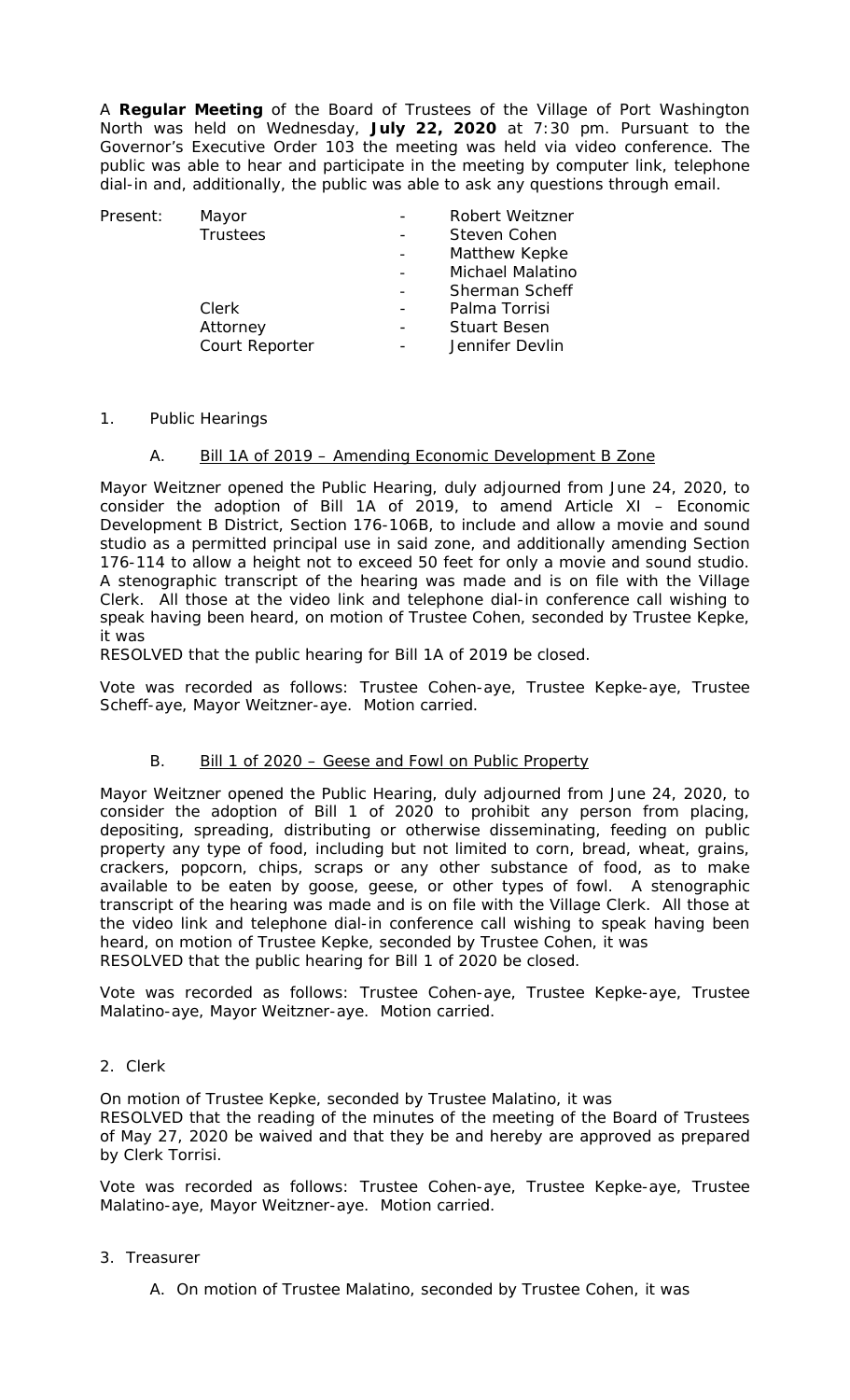RESOLVED that the reading of the Abstracts of General Fund Vouchers #223, totalling \$58,302.35, be waived and that it be and hereby is approved as presented by Treasurer Bella.

Vote was recorded as follows: Trustee Cohen-aye, Trustee Kepke-aye, Trustee Malatino-aye, Mayor Weitzner-aye. Motion carried.

B. The Mayor reported that Trustee Scheff reviewed the bank statement reconciliations for June 2020.

#### 4. Reports

### A. Public Works

On motion of Trustee Kepke, seconded by Trustee Cohen, it was RESOLVED that the Public Works Department report for the month of July 2020 be and hereby is accepted as prepared by Superintendent Novinski.

Vote was recorded as follows: Trustee Cohen-aye, Trustee Kepke-aye, or Weitzneraye. Motion carried.

## B. Building Department

1. On motion of Trustee Scheff, seconded by Trustee Kepke, it was RESOLVED that the Building Department reports for June/July 2020 be and hereby are accepted as submitted by Superintendent Barbach and Inspector Lauria.

Vote was recorded as follows: Trustee Cohen-aye, Trustee Kepke-aye, Trustee Scheff-aye, Mayor Weitzner-aye. Motion carried.

2. On motion of Trustee Scheff, seconded by Trustee Cohen, it was RESOLVED that the Building Department permit fee for the stairs from the Stop & Shop parking lot to the sidewalk level of the crossing to Bay Walk Park be waived on a one-time basis as a public benefit.

Vote was recorded as follows: Trustee Cohen-aye, Trustee Kepke-aye, Trustee Scheff-aye, Mayor Weitzner-aye. Motion carried.

## C. Emergency Management & Traffic Safety

1. On motion of Trustee Malatino, seconded by Trustee Cohen, it was unanimously

RESOLVED that the Emergency Management & Traffic Safety report for June 2020 be and hereby is accepted as presented by Commissioner Steven Kaplan.

2. Commissioner Kaplan made the following suggestions: that a "No Trespassing" sign be erected on the private property at 101 Winners Circle; that motorized skateboards should be banned from Village roads; and that the use of gas-powered blowers should be banned.

## D. Beautification Commission

On motion of Trustee Kepke, seconded by Trustee Scheff, it was unanimously RESOLVED that the Beautification reports for June 2020 be and hereby is accepted as presented by Commissioner Roth.

## E. Justice Court

The Board accepted the Justice Court report for the months of March and April 2020.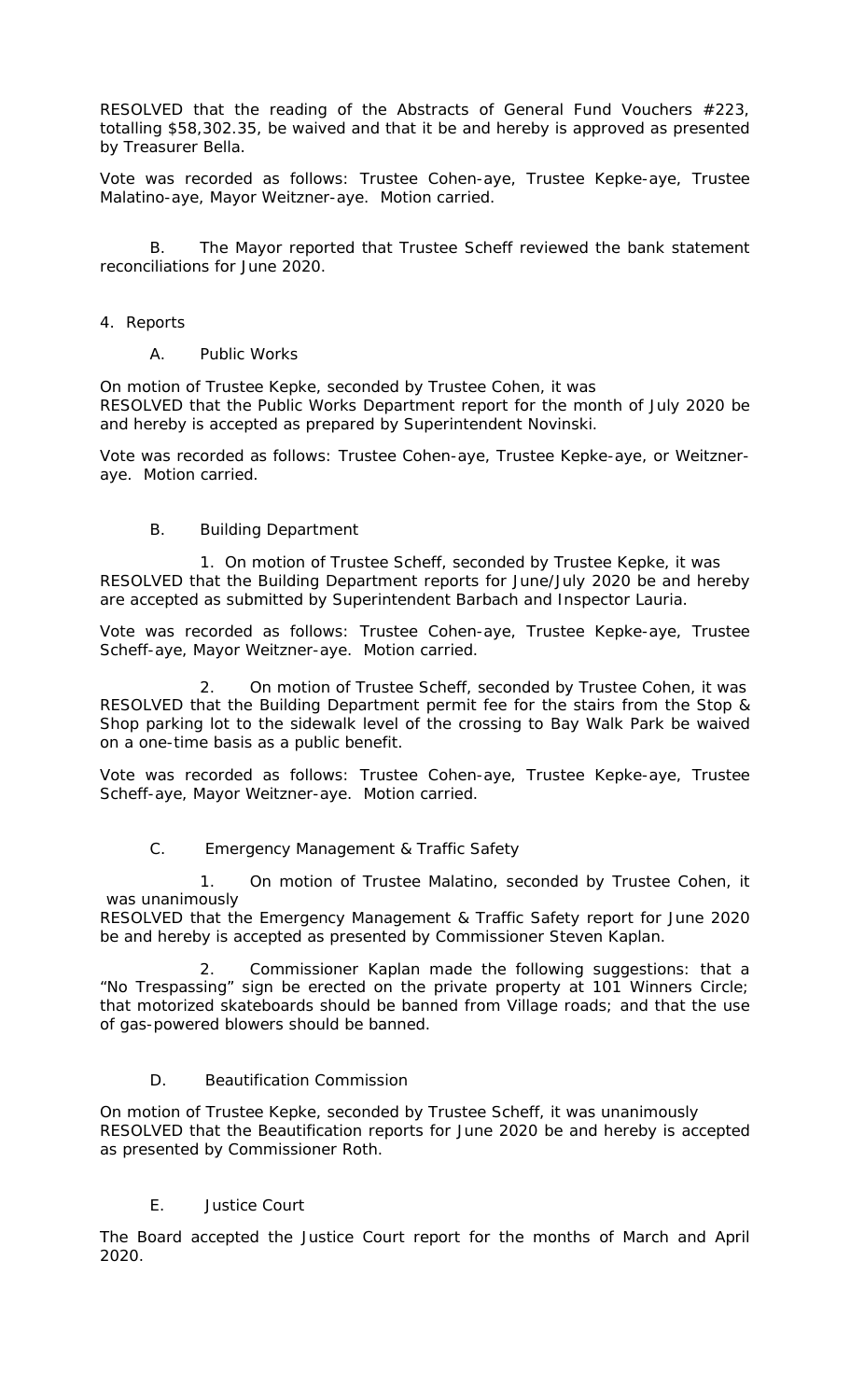## 5. Public Comment

Sam Glasser complained that landscapers are using gas-powered blowers to deposit yard debris in the streets.

## 6. Business

## A. Appointment of Special Village Prosecutor

On motion of Trustee Scheff, seconded by Trustee Kepke, it was unanimously RESOLVED that the appointment by Mayor Weitzner of Lindsay Langella, Esq. of the law firm Milber Makris to the position of Special Village Prosecutor to fill the unexpired term of Alan Nelson, said term to expire April 2021, be and hereby is ratified; and that the rate of pay shall remain unchanged.

## B. Road Repair Contract

Clerk Torrisi reported that the following is a summary of the bids received by 12:00 noon on July 17, 2020 for the Concrete Repair & Replacement contract:

| <b>Bidder's Name</b>         | 2020/21 | 2021/22 | 2022/23 |
|------------------------------|---------|---------|---------|
| Stasi Industries Inc.        | \$7.00  | \$7.50  | \$7.75  |
| American Paving Inc.         | \$3.50  | \$3.50  | \$3.50  |
| Stasi Brothers Asphalt Corp. | \$3.65  | \$3.75  | \$3.85  |
| John McGowan & Sons Inc.     | \$4.95  | \$4.95  | \$4.95  |

Superintendent Novinski recommended American Paving Inc. as the lowest responsible bidder. On motion of Trustee Malatino, seconded by Trustee Cohen, it was unanimously

RESOLVED that American Paving Inc., as the lowest responsible bidder, be and hereby is awarded the contract for Road Repairs for the term to begin September 1, 2020 and end August 24, 2021, upon the terms, conditions and prices set forth in the bid proposal and contract for Road Repairs.

## C. Snow Removal & Salting 2020/21-2022/23 Bid

On motion of Trustee Kepke, seconded by Trustee Cohen, it was RESOLVED that the invitation for bids for the Snow Plowing, Sanding and Salting of Village Streets and Bay Walk Park 2020/21 to 2022/23 contract be advertised in the Port Washington Times and that the bids be received at the Village Hall by 12:00 noon on Friday, August 28, 2020, at which time all bids will be publicly opened and read aloud.

Vote was recorded as follows: Trustee Cohen-aye, Trustee Kepke-aye, Trustee Malatino-aye, Mayor Weitzner-aye. Motion carried.

# D. Change to Contract with 101 Channel Drive LLC

On motion of Trustee Scheff, seconded by Trustee Malatino, it was unanimously RESOLVED that the Mayor is hereby authorized to execute an amendment to the contract between the Village of Port Washington North and 101 Channel Drive LLC for the sale of vacant land, known as Section 4, Block 123, Lot 50, to extend the closing date between the parties.

# E. Accepting Port Washington Water District Road Work Funds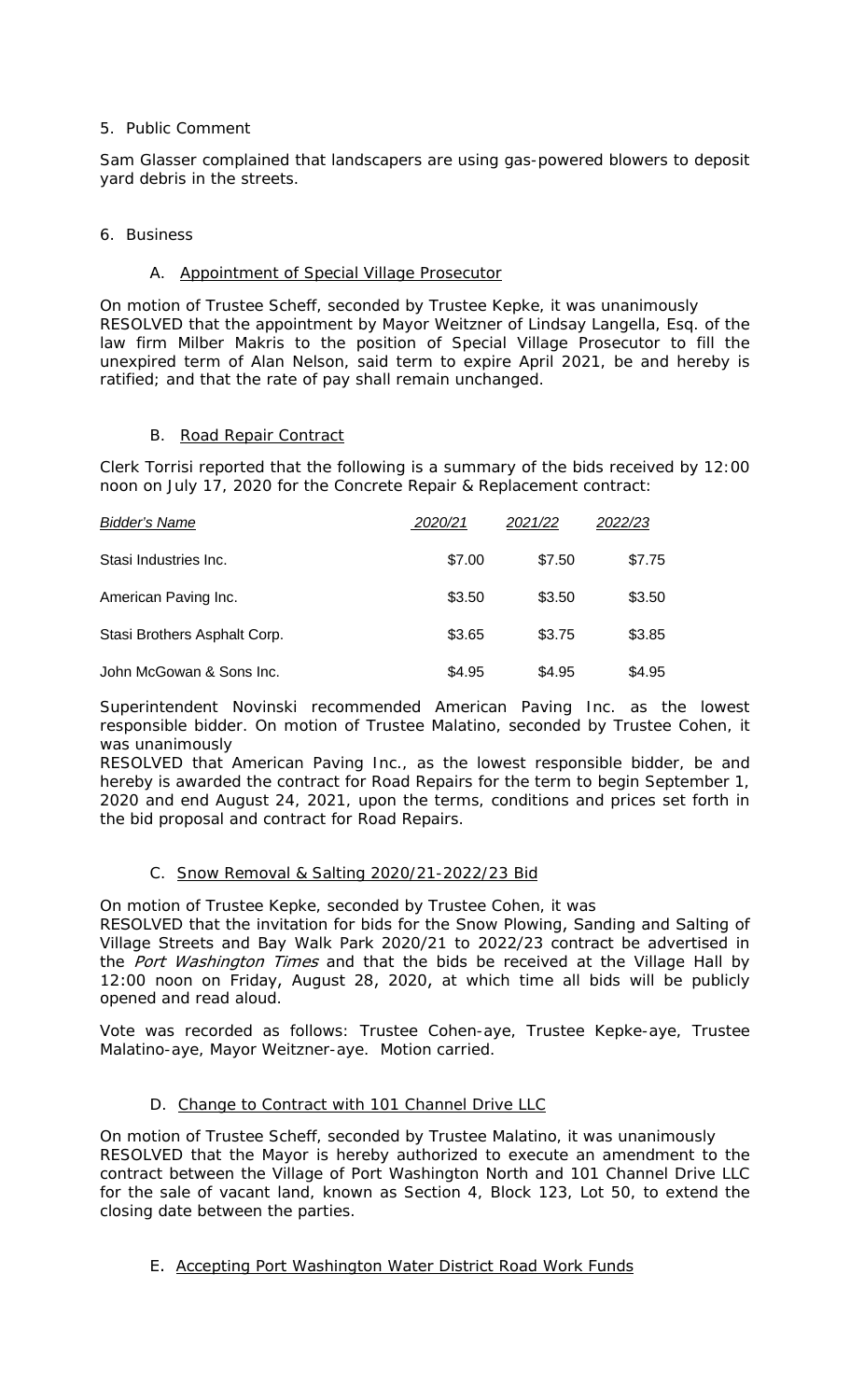On motion of Trustee Kepke, seconded by Trustee Malatino, it was unanimously RESOLVED that the Village of Port Washington North accept \$51,936.00 in funds from the Port Washington Water District to perform a full-width asphalt top course roadway restoration of locations disturbed by the Water District's Soundview Water Main Project within the Village; and that the Mayor is authorized to execute the agreement.

F. Resolution Supporting the Adoption of a Negative Declaration for Purposes of Completing SEQRA for Chapter 176, Article XI Zoning Code Amendments and Movie/Film Studio Redevelopment

On motion of Trustee Kepke, seconded by Trustee Scheff, the following resolution was unanimously adopted:

**WHEREAS**, the Incorporated Village of Port Washington North is considering the adoption of amendments to Chapter 176, Article XI of the Village of Port Washington North ("Village") Zoning Code to permit movie and film studio use and amendments to Chapter 176-114 (Building Height) to permit building height up to a maximum of 50 feet for a movie and/or film studio building on a parcel with a minimum lot area of ten acres (no more than one newly constructed building per parcel may qualify for the 50' height limit) in the Village's Economic Development B ("ED-B") Zoning District. The zoning amendments would facilitate the redevelopment of a 13.65 acre property located at 101 and 383 Channel Drive (NCTM No: Section 4; Block 123; Lots 18, 20, 23, 24, 43; hereafter the "subject property"), with a use that is consistent with the purpose and intent of the ED-B District (hereafter the "Proposed Action"); and

**WHEREAS**, the redevelopment of the subject property would involve the removal of the existing 105,338 square foot ("SF") vacant office building and a new (105,338 SF) onestory film production facility with a maximum height of 49'6" is considered in its place. Much of the remaining site features, including the three-story office building  $(50,522 \pm SF)$ of gross floor area) on the southwestern portion of the site, a 410-space parking lot with internal driveways and sidewalks, reflecting pond and landscaping would remain and be supplemented with additional landscape buffering as shown by the Conceptual Site Plan prepared by Nelson & Pope Engineers and Surveyors and site sections, renderings, Landscape Plan and photosimulations contained in the May 27, 2020 Presentation by bld architecture, dpc; and

**WHEREAS**, the proposed action is classified as an Unlisted Action pursuant to the State Environmental Quality Review Act ("SEQRA") for which the Village Board of Trustees is the lead agency for the purposes of environmental review; and

**WHEREAS**, the Village Board of Trustees, in performing the lead agency function for environmental review in accordance with Article 8 of the New York State Environmental Quality Review Act (SEQRA), retained Nelson, Pope & Voorhis, LLC to assist in the preparation of a Long Environmental Assessment Form Parts 1, 2 and 3 and a Supplemental Report to assess the potential for significant environmental impacts associated with the Proposed Action; and

**WHEREAS**, the Village Board of Trustees has reviewed the information contained in the SEQRA documentation and the provisions of SEQRA as related to the Proposed Action, and the potential impacts and the magnitude and importance of potential impacts and benefits have been considered. Based on this record, a Negative Determination was recommended as the Proposed Action will not have a significant adverse environmental impact requiring the preparation of a Draft Environmental Impact Statement ("DEIS"); and

**WHEREAS**, the Village Board of Trustees, hereby determines that the Proposed Action is desirable, and in the public interest.